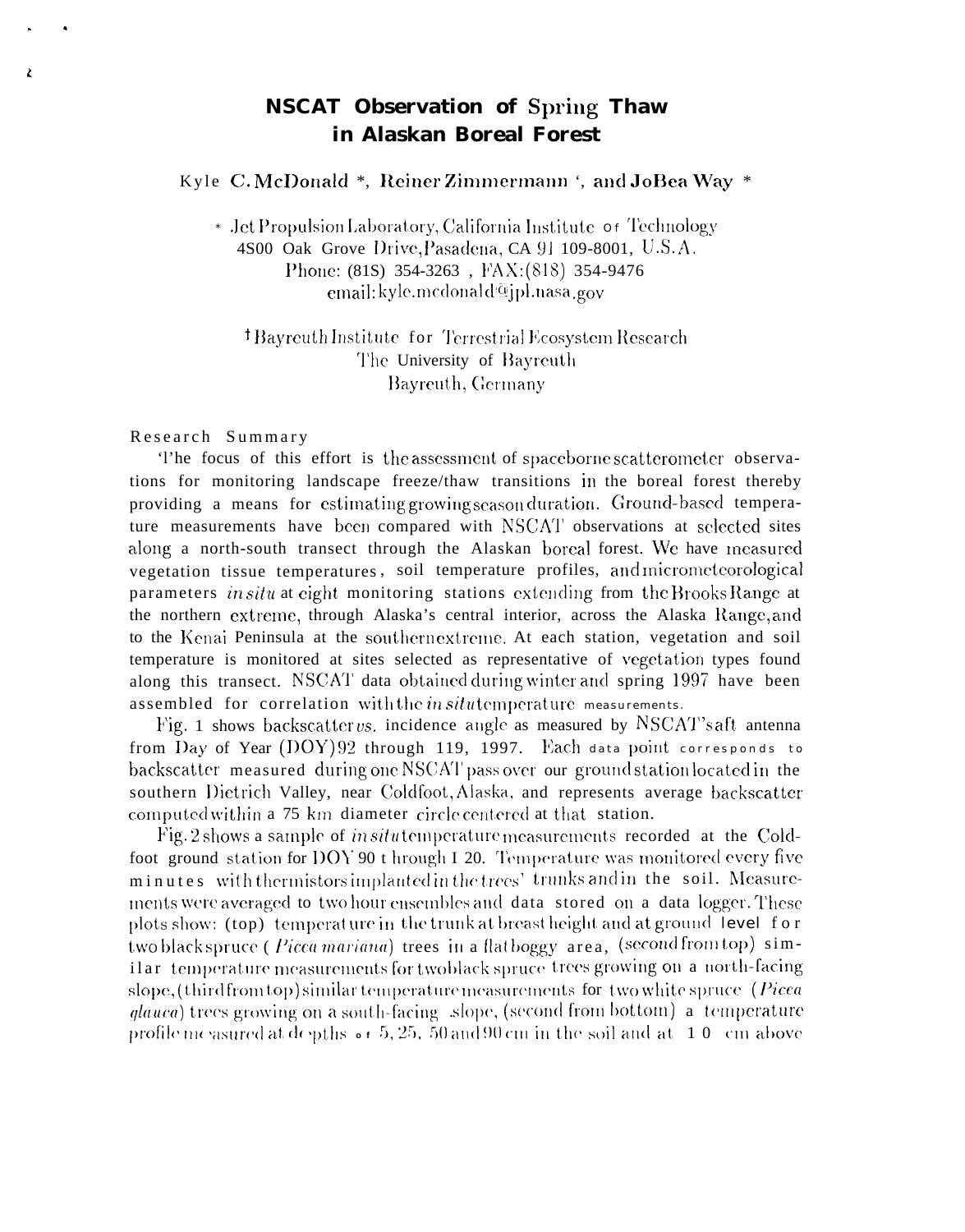the soil surface (corresponding to snow temperature) in the black spruce bog, and (bottom) temperature at 2 meters height in the black spruce bog and in a nearby stream  $1)(1$ .

The response of the NSCAT backscatter to landscape thaw is readily apparent in these figures. Fig. 2 shows that a short thaw period began around DOY 96. This is followed by a freeze-up beginning around DOY 103. The final springtime thaw transition begins around  $D OY 113$ . The breast height trunk temperatures in all trees indicate thawed conditions between 1 OY 96 and 103. The near-surface trunk temperature remained consistently below O degrees during that time. The soil does not begin to thaw until about DOY 115. However, the snow temperature reaches zero between DOY 96 and 103 indicating that some snow melt may be underway during that time.

During the winter months, backscatter exhibits a linear decrease with increasing incidence angle. Backscatter response from  $DOY92$  through 97 reflects frozen landcape conditions and is identical to the response observed throughout the preceding winter months. On DOY 98, backscatter falls 2 to 3 dB below the wintertime response curve. The timing of this decrease corresponds to the onset of the initial thaw shown in Fig. 2. The chart second from the top of Fig. 1 shows that backscatter varies considerably between  $100Y$  99 and 105 reflecting the transitional conditions occurring until the landscape again freezes between DOY 10'2 and 103. The chart second from the bottom shows a similar response to wintertime frozen conditions, indicating frozen conditions. After DOY 113 (bottom chart) backscatter again decreases, reflecting the onset of the final thaw transition.

Figure 3 shows backscatter response for three weeks as observed over regions surrounding ground stations near Coldfoot, the Bonanza Creek Experimental Forest (BCEF), and Denali National Park and Preserve. The three weeks for which data are graphed correspond to (1) winter frozen conditions (DOY  $S$ 5 - 92), (2) the freezeup period after the initial brief thaw  $(1)OY$  106-1 13) and  $(3)$  the week of the final spring thaw transition (DOY 113-120). Response during the periods of landscape freeze is similar for all three sites. During the thaw transition, there is a 3 to 5 dB decrease in backscatter over all three regions with the Coldfoot area having the largest change. The backscatter response to landscape thaw allows differentiation between frozen and thaw states over all three regions. The high temporal density of data acquired by NSCAT during its operation provides more than one observation a day of the northernmost sites. During some days, up to four observations have been acquired for the Dietrich Valley alone, thus allowing for daily assessment of the landscape freeze-thaw state.

#### Acknowledgment

This work was carried out at the Jet Propulsion Laboratory, California Institute of Technology, under contract to the National Aeronautics and Space Administration.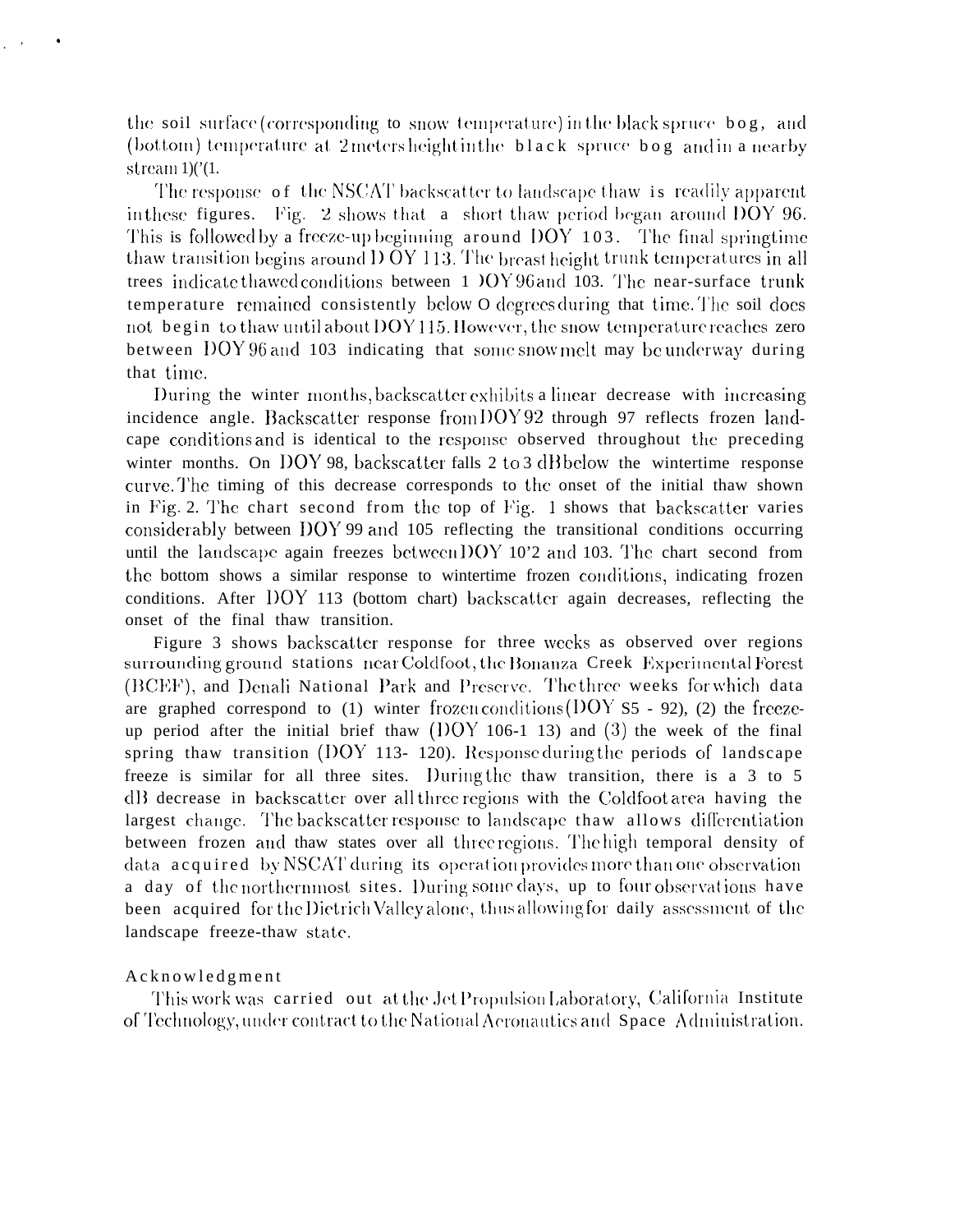

Figure 1: Backscatter vs. incidence angle as observed in the Dietrich Valley during spring thaw.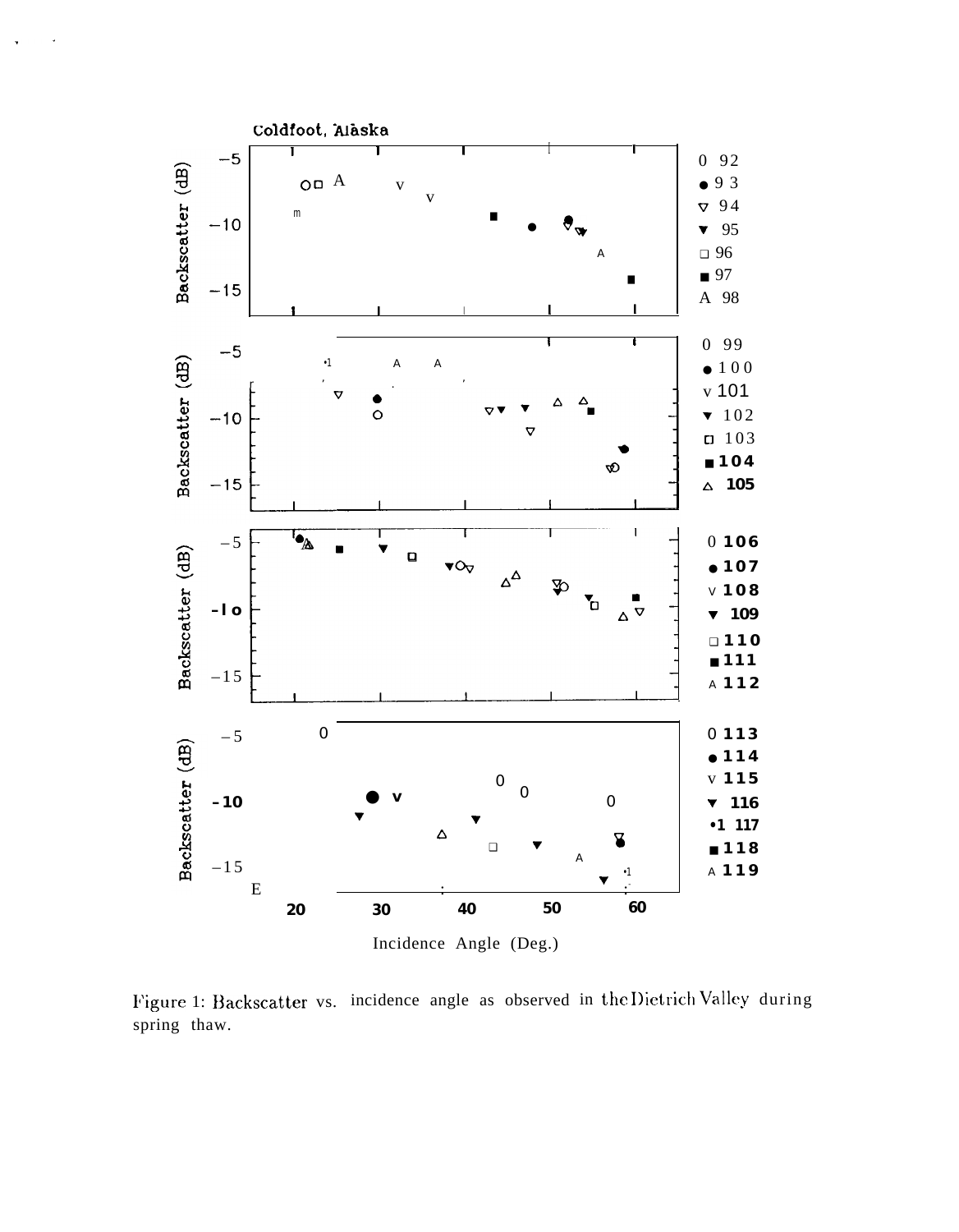

 $\bar{\mathbf{t}}$ 

Figure '2: Component temperatures as observed at the Coldfoot ground station in the southern Dietrich Valley during spring thaw.